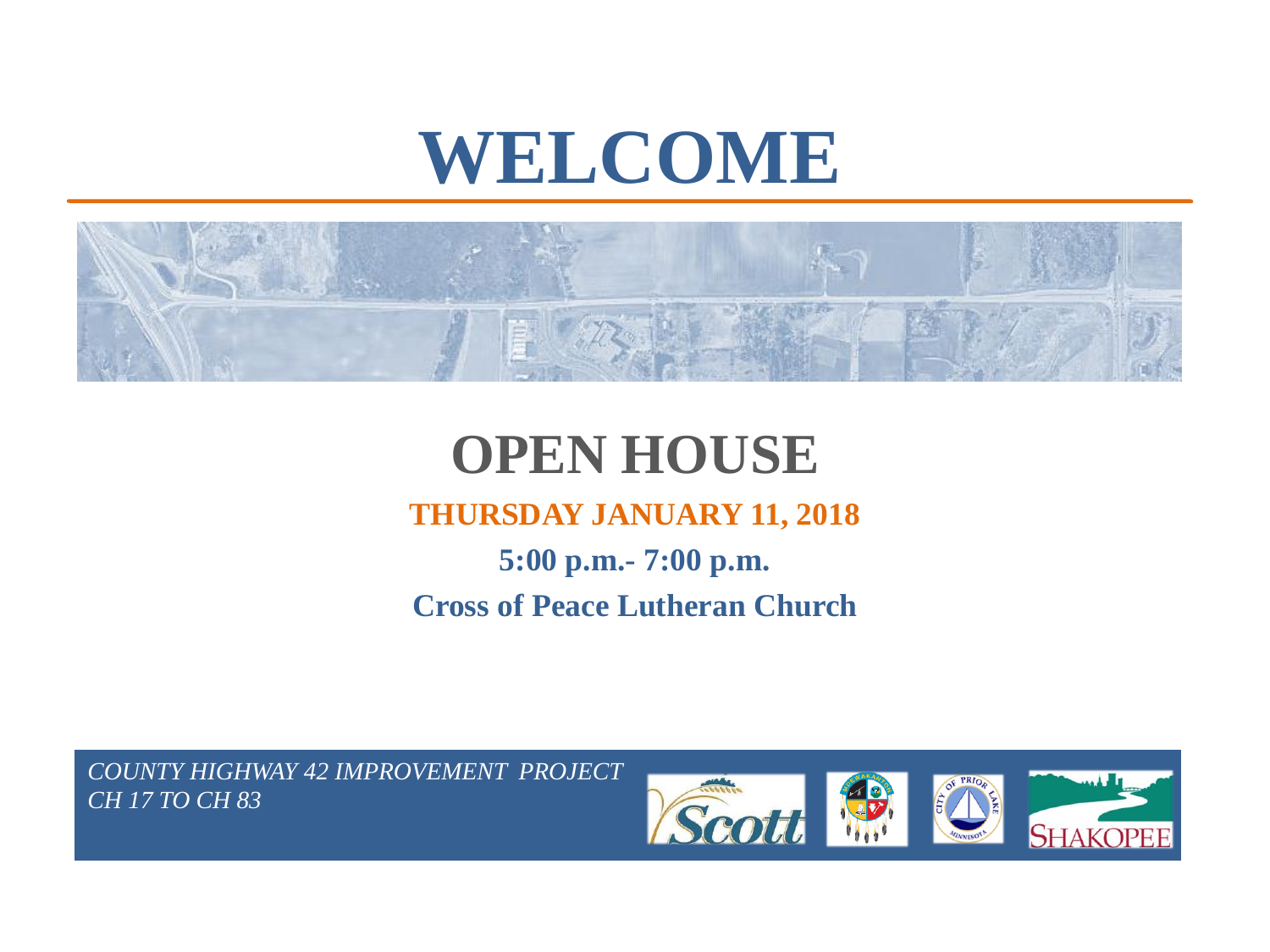# **SCHEDULE**

| <b>PHASE</b>                             | TIMBLINE                                                      |
|------------------------------------------|---------------------------------------------------------------|
| <b>Preliminary Design</b>                | January – April 2018<br>$\rightarrow$ Open House January 2018 |
| <b>Final Design</b>                      | $May - December 2018$<br>$\rightarrow$ Open House Summer 2018 |
| <b>Right-of Way/Easement Acquisition</b> | 2019                                                          |
| Construction                             | 2020                                                          |

Input collected during the open house will be used to complete the preliminary design layout.

Final design will commence upon completion of preliminary design to determine right-of-way needs, construction limits, and prepare construction plans.

*COUNTY HIGHWAY 42 IMPROVEMENT PROJECT CH 17 TO CH 83*